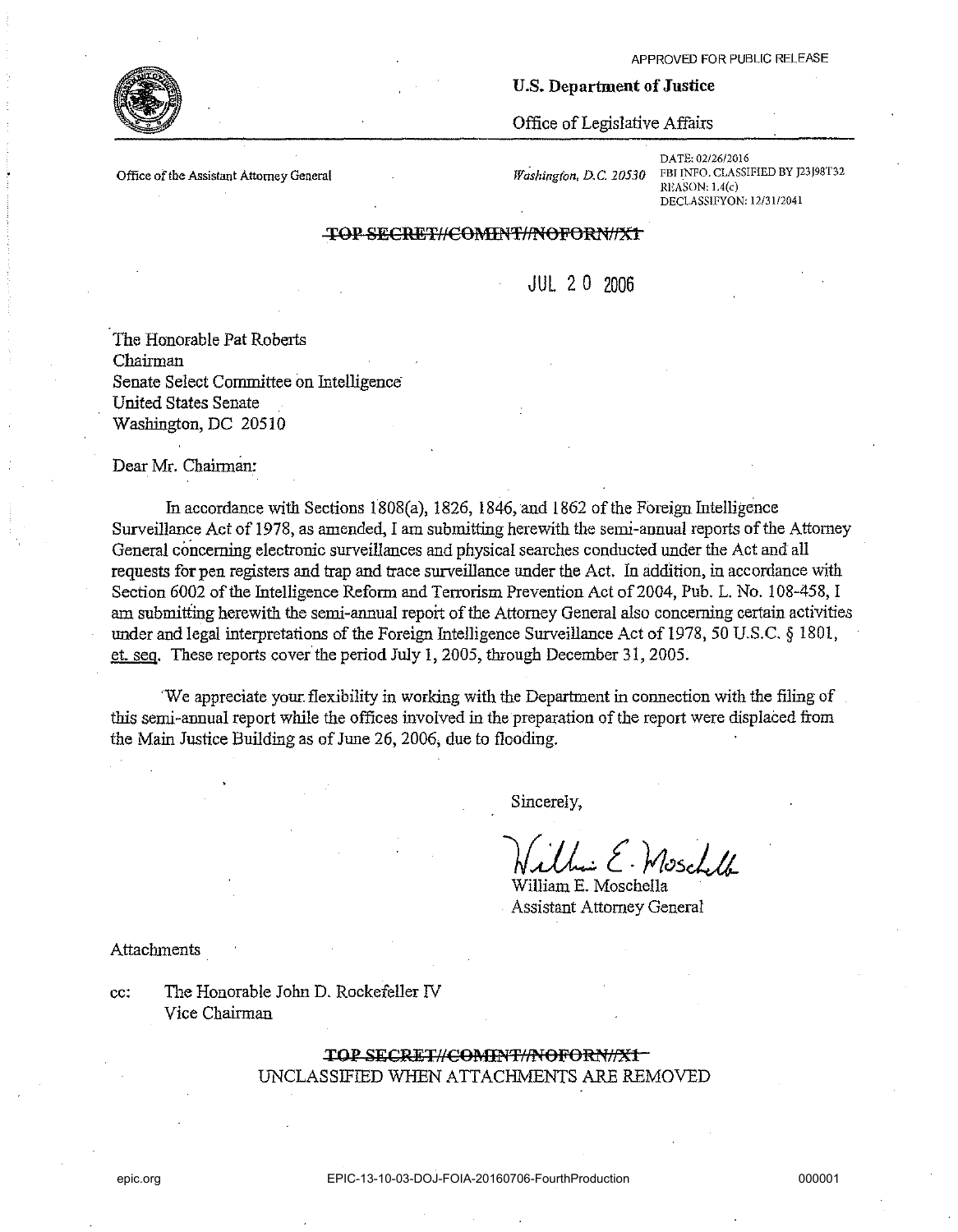

### **U.S. Department of Justice**

Office of Legislative Affairs

**Office of the Assistant Attorney General** 

*Washington, D.C. 20530* 

# TOP SECRET//COMTNT//NOFORN//X1

JUL 20 2006

The Honorable Arlen Specter Chairman Committee on the Judiciary United States Senate Washington, DC 20510

Dear Nfr. Chairman:

In accordance with Sections 1808(a), 1826, 1846, and 1862 of the Foreign Intelligence Surveillance Act of 1978, as amended, I am submitting herewith the semi-annual reports of the Attorney General concerning electronic surveillances and physical searches conducted under the Act and all requests for pen registers and trap and trace surveillance under the Act. In addition, in accordance with Section 6002 of the Intelligence Reform and Terrorism Prevention Act of 2004, Pub. L. No. 108-458, I am submitting herewith the semi-annual report of the Attorney General also concerning certain activities under and legal interpretations of the Foreign Intelligence Surveillance Act of 1978,50 U.S.C. § 1801, et. seq. These reports cover the period July 1, 2005, through December 31, 2005.

We appreciate your flexibility in working with the Department in connection with the filing of this semi-annual report while the offices involved in the preparation of the report were displaced from the Main Justice Building as of June 26, 2006, due to flooding.

Sincerely,

*Kille: E. Moschella* 

Assistant Attorney General

Attachments

cc: The Honorable Patrick J. Leahy Ranlcing Minority Member

# TOP SECRET#COMINT#NOFORN#X1 UNCLASSIFIED WHEN ATTACHMENTS ARE REMOVED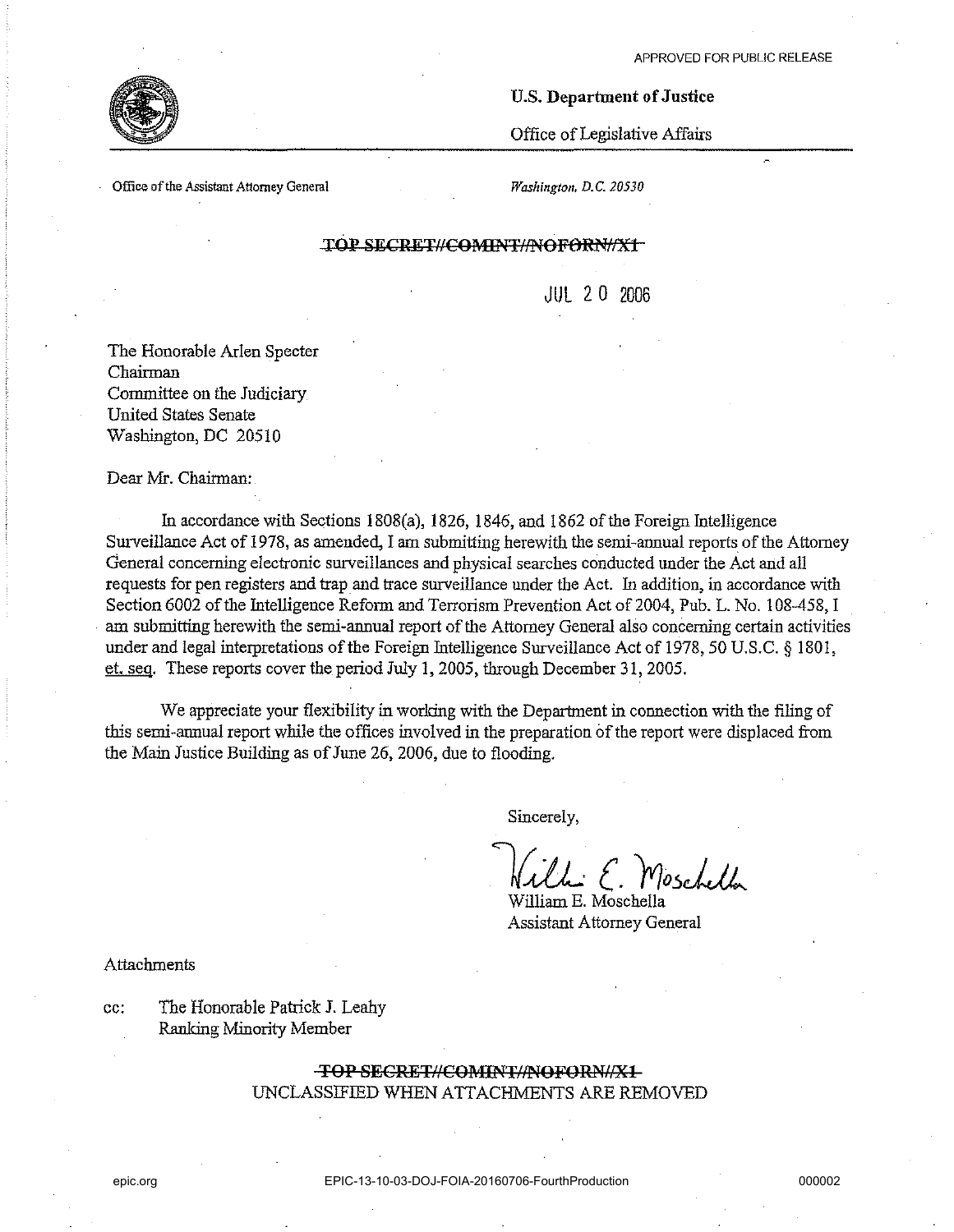# U.S. Department of Justice

Office of Legislative Affairs

**Office** of the **Assistant Attorney General** 

*Washington, D.C. 20530* 

# TOP SECRET//COMINT//NOFORN//X1

JUL 2 0 2006

The Honorable F. James Sensenbrenner, Jr. Chairman Committee on the Judiciary U.S. House of Representatives Washington, DC 20515

Dear Mr. Chairman:

In accordance with Sections 1826, 1846, and 1862 of the Foreign Intelligence Surveillance Act of 1978, as amended, I am submitting herewith the semi-annual reports of the Attorney General concerning physical searches conducted under the Act and all requests for pen register and trap and trace surveillance under the Act. In addition, in accordance with Section 6002 of the Intelligence Reform and Terrorism Prevention Act of 2004, Pub. L. No. 108-458, I am submitting herewith the semi-annual report of the Attorney General also concerning certain activities under and legal interpretations of the Foreign Intelligence Surveillance Act of 1978, 50 U.S.C. § 1801, et. seg. These reports cover the period July 1, 2005, through December 31, 2005.

We appreciate your flexibility in working with the Department in connection with the filing of this semi-annual report while the offices involved in the preparation of the report were displaced from the Main Justice Building as of June 26, 2006, due to flooding.

Sincerely,

lj.J.L [. *f?d5JJi.,.* 

William E. Moschella Assistant Attorney General

Attachments

cc: The Honorable John Conyers, Jr. Ranking Minority Member

# TOP SECRET//COMINT//NOFORN//X1-UNCLASSIFIED WHEN ATTACHMENTS ARE REMOVED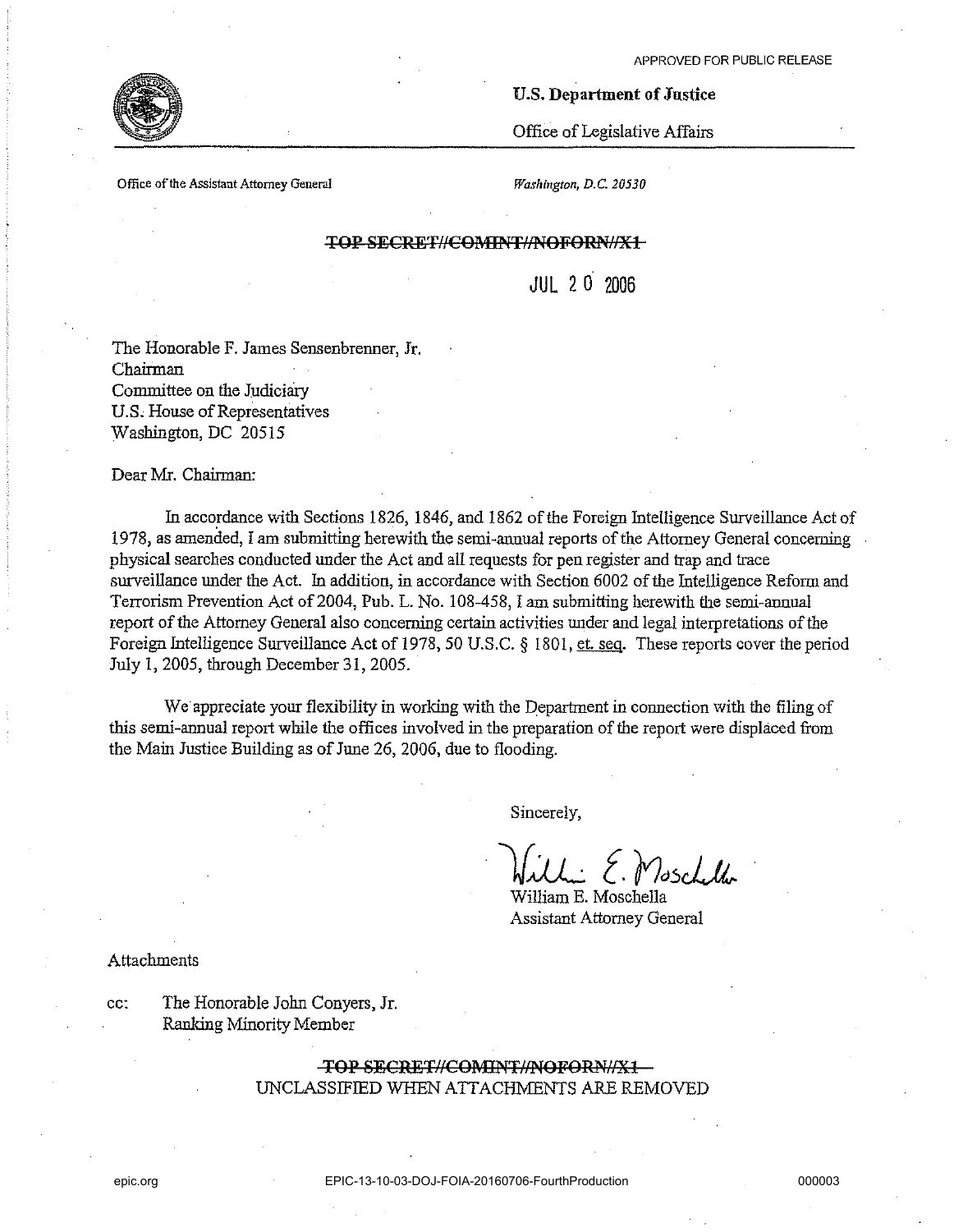

### **U.S. Department of Justice**

Office of Legislative Affairs

**Office** of the **Assistant Attorney General** *Washington, D,C. 20530* 

## **TOP SECRET//COMINT//NOFORN//X1**

JUL 20 2006

The Honorable Peter Hoekstra Chairman Permanent Select Committee on Intelligence U,S. House of Representatives Washington, DC 20515

Dear Mr. Chairman:

In accordance with Sections IS08(a), 1826, 1846, and 1862 of the Foreign Intelligence Surveillance Act of 1978, as amended, I am submitting herewith the semi-armual reports of the Attorney General concerning electronic surveillances and physical searches conducted uoder the Act and all requests for pen registers and trap and trace surveillance uoder the Act. In addition, in accordance with Section 6002 of the Intelligence Reform and Terrorism Prevention Act of 2004, Pub, L. No. 108-458, I am SUbmitting herewith the semi-annual report of the Attorney General also concerning certain activities under and legal interpretations of the Foreign Intelligence Surveillance Act of 1978, 50 U.S.C. § 1801, et. seq. These reports cover the period July 1, 2005, through December 31, 2005,

We appreciate your flexibility in working with the Department in connection with the filing of this semi-annual report while the offices involved in the preparation of the report were displaced from the Main Justice Building as of June 26, 2006, due to flooding.

Sincerely,

William E. Moschella

Assistant Attorney General

Attachments

cc: The Honorable Jane Hannan Ranking Minority Member

> TOP SECRET//COMINT//NOFORN//X1 UNCLASSIFIED WHEN ATTACHMENTS ARE REMOVED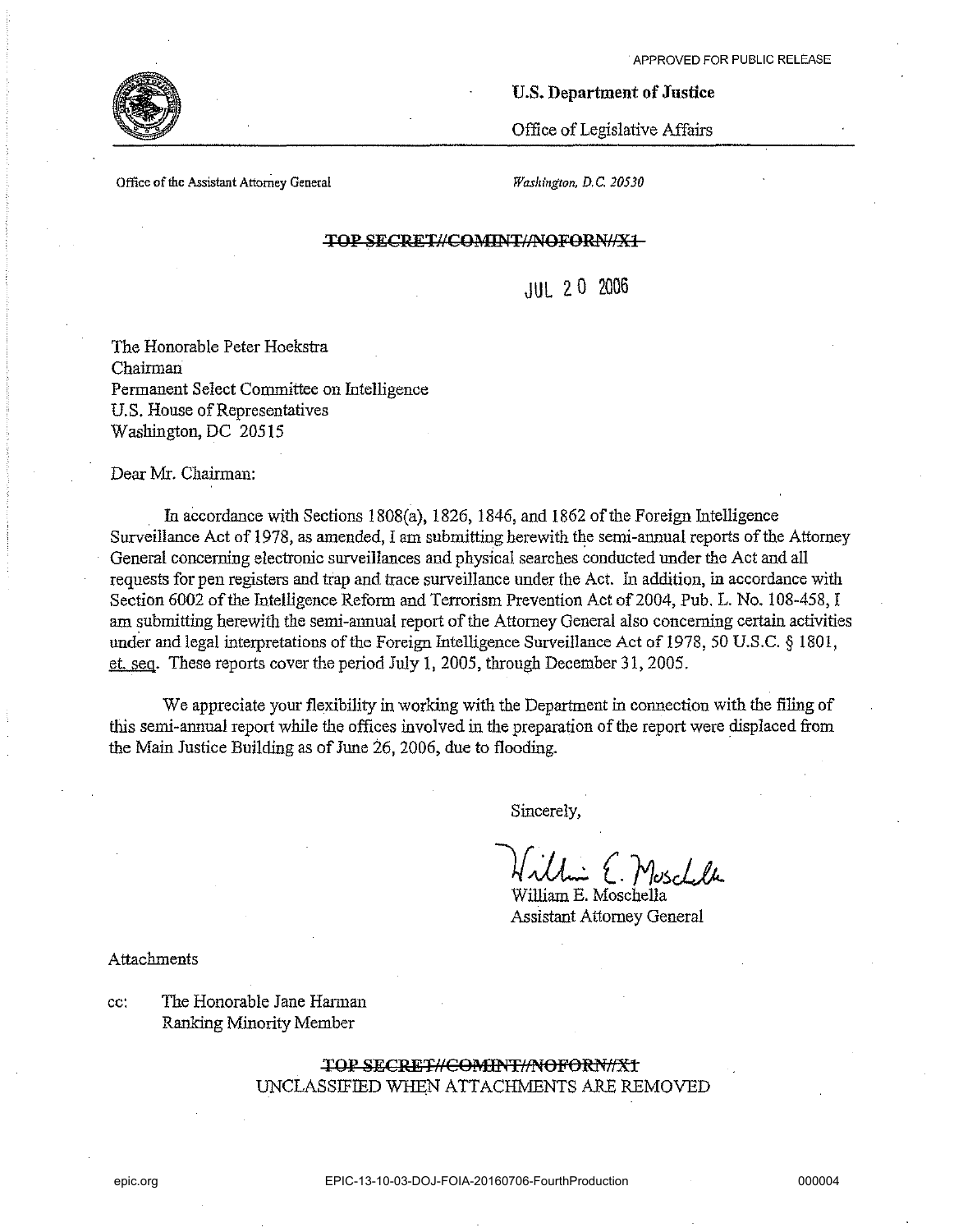#### **'IJOl? SECRE'l'lINQFOM/ /Xl**

# **THE ATTORNEY GENERAL'S SEMI-ANNUAL REPORT UNDER THE FOREIGN INTELLIGENCE SURVEILLANCE ACT OF 1978, AS AMENDED BY SECTION 6002 OF THE INTELLIGENCE REFORM AND TERRORISM PREVENTION ACT OF 2004 June 2006**

This report is submitted pursuant to the Foreign Intelligence Surveillance Act of 1978 ("FISA" or the "Act"), as amended, 50 U.S.C. §§ 1801 et seq., and covers the period July 1, 2005, through December 31, 2005. (U)

# **I. Aggregate Number of Persons Targeted for Orders Under the Act** (U)

Section 60l(a) (1) of FISA requires the Attorney General to report on "the aggregate number of persons targeted for orders issued under the Act" for electronic surveillance, physical search, pen registers, and access to records. FISA defines "person" as "any individual, including any officer or employee of the Federal Government, or any group, entity, association, corporation, or foreign power." 50 U.S.C. § l80l(m). (U)

Due to the manner in which certain kinds of collection authorized under FISA are conducted, the Department of Justice is able to provide only an estimate of the aggregate number of individuals targeted by orders for electronic surveillance, physical search, and pen registers/trap and trace devices under<br>FISA. Investigation and analysis by the FBI and U.S. Investigation and analysis by the FBI and U.S. Intelligence Community have revealed that certain international terrorist groups and their agents who are located overseas, not all.of whom can be specifically identified, use certain facilities as part of a communications network to conduct their terrorism-related activities. Accordingly, FISA applications target such persons as various unidentified agents of particular terrorist groups. (T8)

| Classified by: James A. Baker, Counsel |
|----------------------------------------|
| for Intelligence Policy, Office of     |
| Intelligenee Policy and Review,        |
| Department of Justice                  |
| Reason:                                |
| Deelassify on: X1                      |

#### **'i'OF SElCRE'i'//nOFORN//Xl.**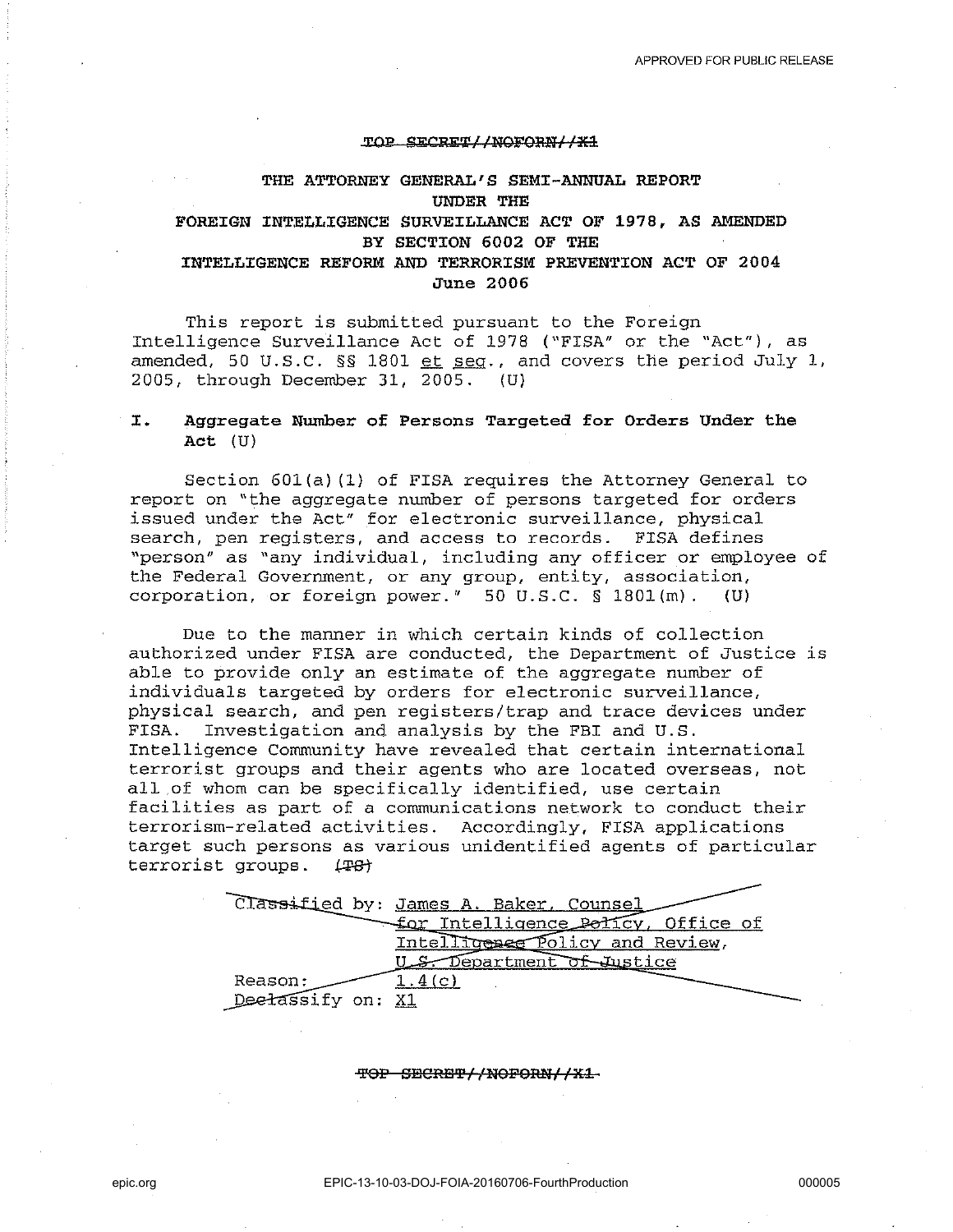all redactions are b(1) and outside the remaining challenged with holdings

TOP SECRET//COMINT//NOFORN//X1

Section **1:** Introduction (U)

This report is submitted pursuant to Sections 108(a), 306, 406, and 502 of the Foreign Intelligence Surveillance Act of 1978 (FISA or the Act), as amended, 50 U.S.C. §§ 1801-1811, 1821-1829, 1841-1846, 1861-1862. It covers all electronic surveillance, physical searches, pen register/trap and trace surveillance, and requests for access to certain business records for foreign intelligence purposes conducted under the Act by the Federal Bureau of Investigation (FBI), and electronic surveillance conducted by the National Security Agency (NSA) , during the period July 1, 2005, through December 31, 2005.  $\{S\}$ 



The FISC denied no applications during this reporting period. (U)

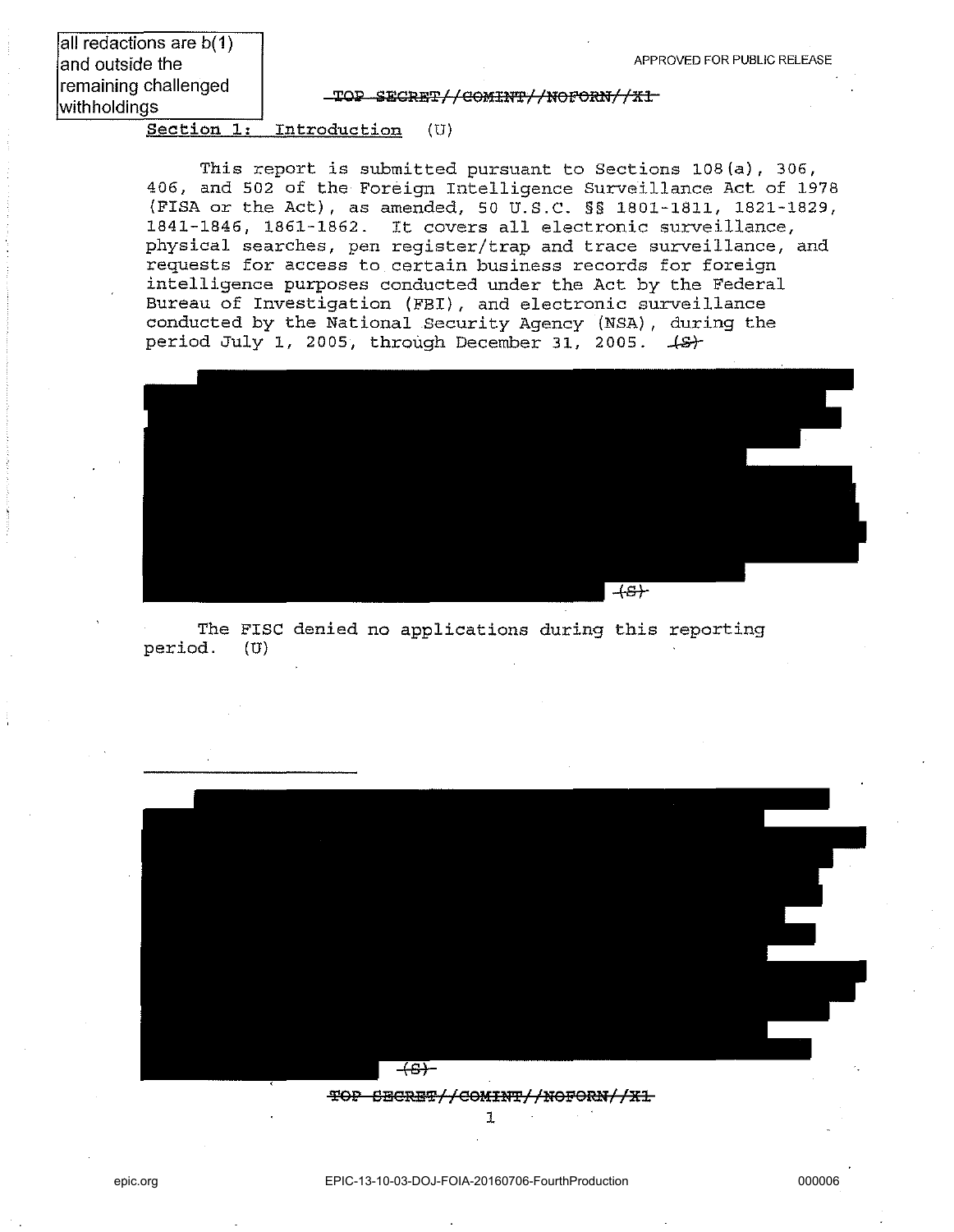all redactions are b(1) and outside the remaining challenged with holdings

TOP SECRET//NOFORN//X1



D. Access to Tangible Things (U)

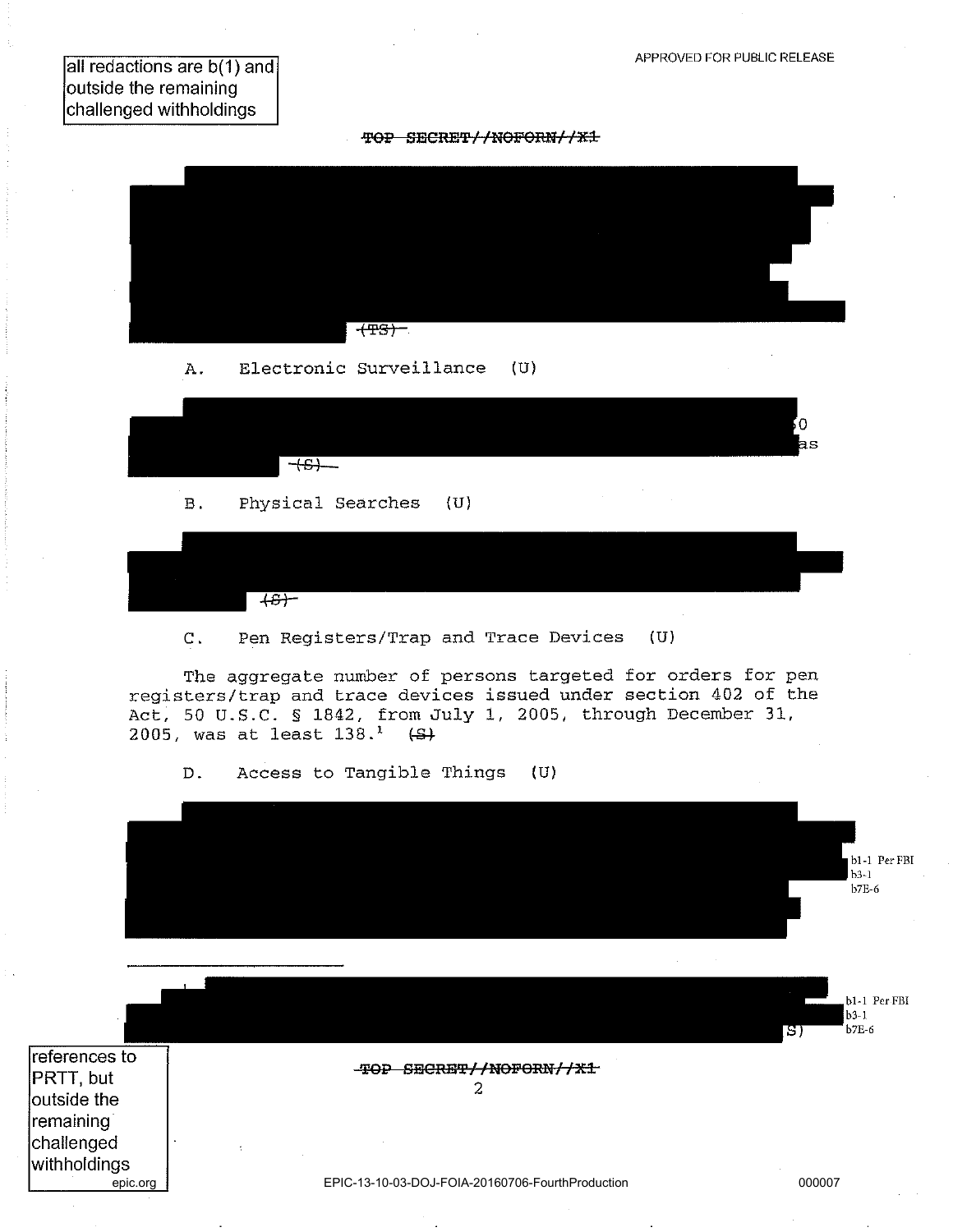



**II. Number of Individuals Covered by an Order Under Section**   $101(b)(1)(c)$  (U)



**III. Attorney General Authorizations for Use of FISA-derived Information Use in a Criminal Proceeding (U)** 



#### **IV. Summary of Significant Legal Interpretations** (U)

During the reporting period from July 1, 2005, through December 31, 2005, there was one significant legal interpretation of the Act involving matters before the Foreign Intelligence Surveillance Court ("the Court") or the Foreign Intelligence Surveillance Court of Review ("the Court of Review"), including an interpretation presented in an application or pleading filed with the Court or the Court of Review. $2$  It was presented in a supplemental brief filed by the government with the Court in connection with applications submitted pursuant to the Act by the government. A summary of the legal interpretation follows.  $\leftarrow$   $\leftarrow$ 



 $2$  There were no cases presented to the Court of Review during the reporting period.

**within the remaining** 

**challenges.**  $\begin{bmatrix} 1 & 0 \\ 0 & 1 \end{bmatrix}$  **TOP SECRET//NOFORN//X1**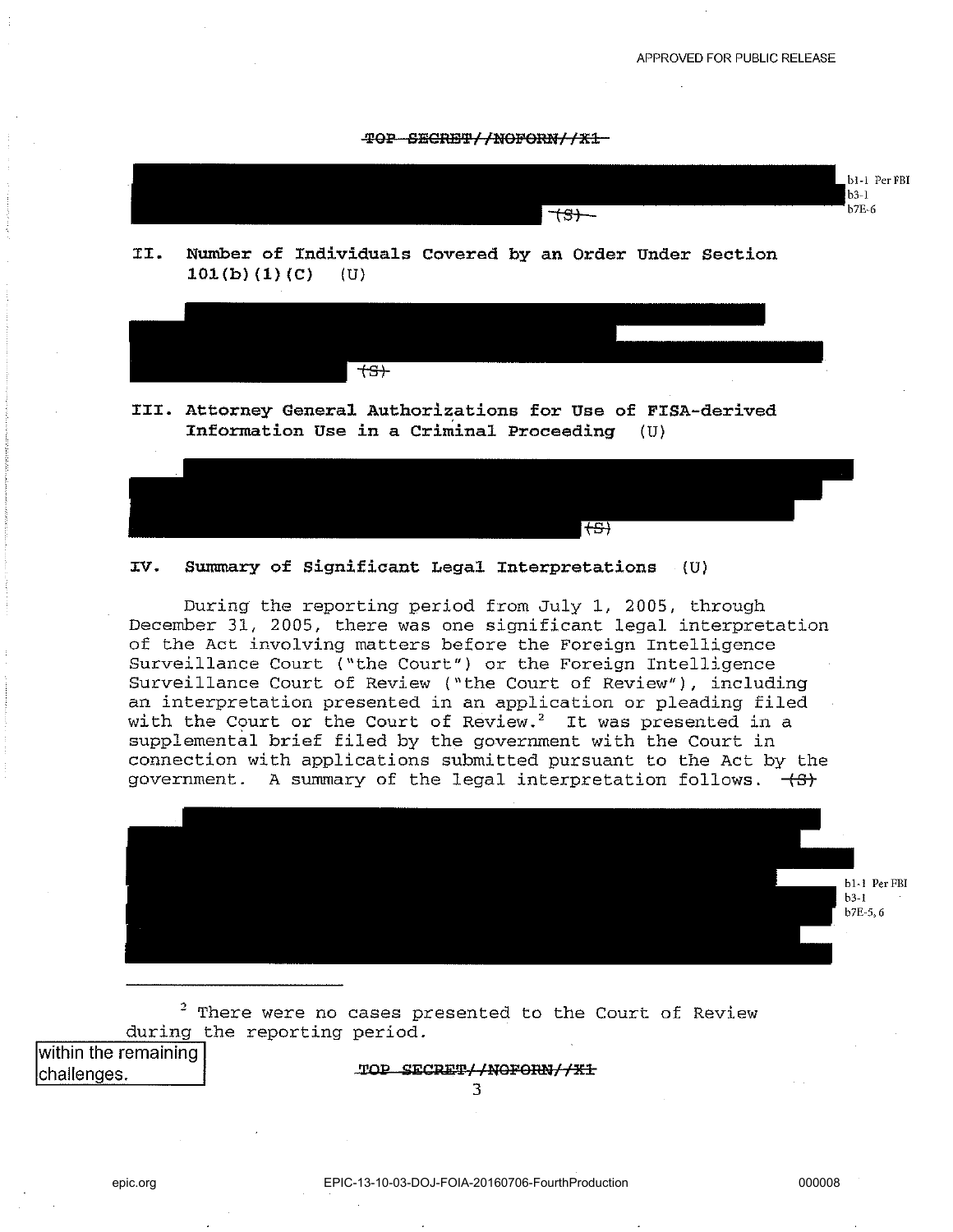





4

challenges.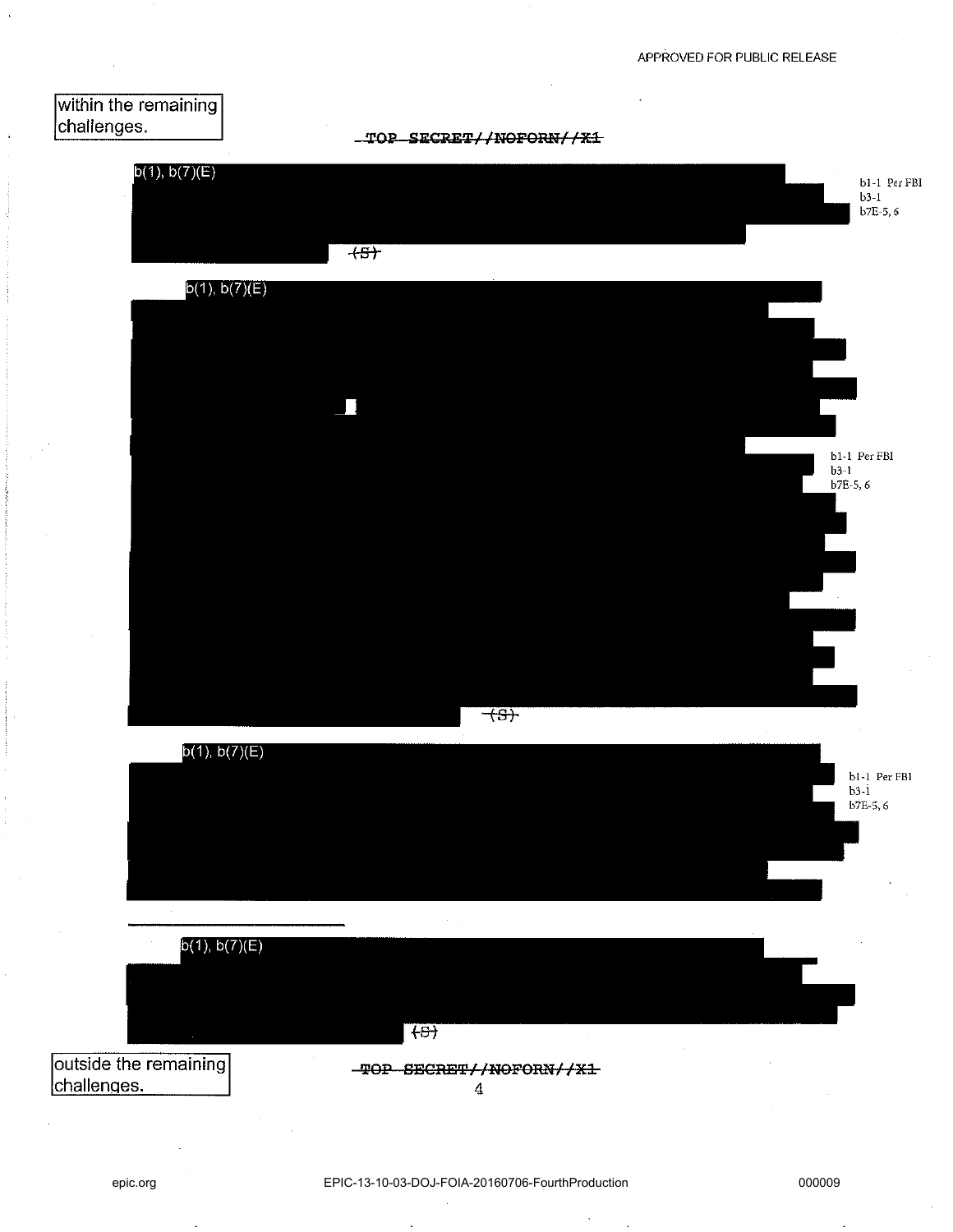**bl-l** Per FBI b3-1 **b7E-S,6** 





# **v. Copies of Decisions or Opinions** (U)

 $\overline{+S}$ 

There was one decision or opinion of the Court or the Court of Review that included significant construction or interpretation of the provisions of the Act issued during the period from July 1, 2005, through December 31, 2005. A redacted copy of this opinion is attached to this report.  $+8$ 

# **TOP SECRET/INOFORNI/Xl**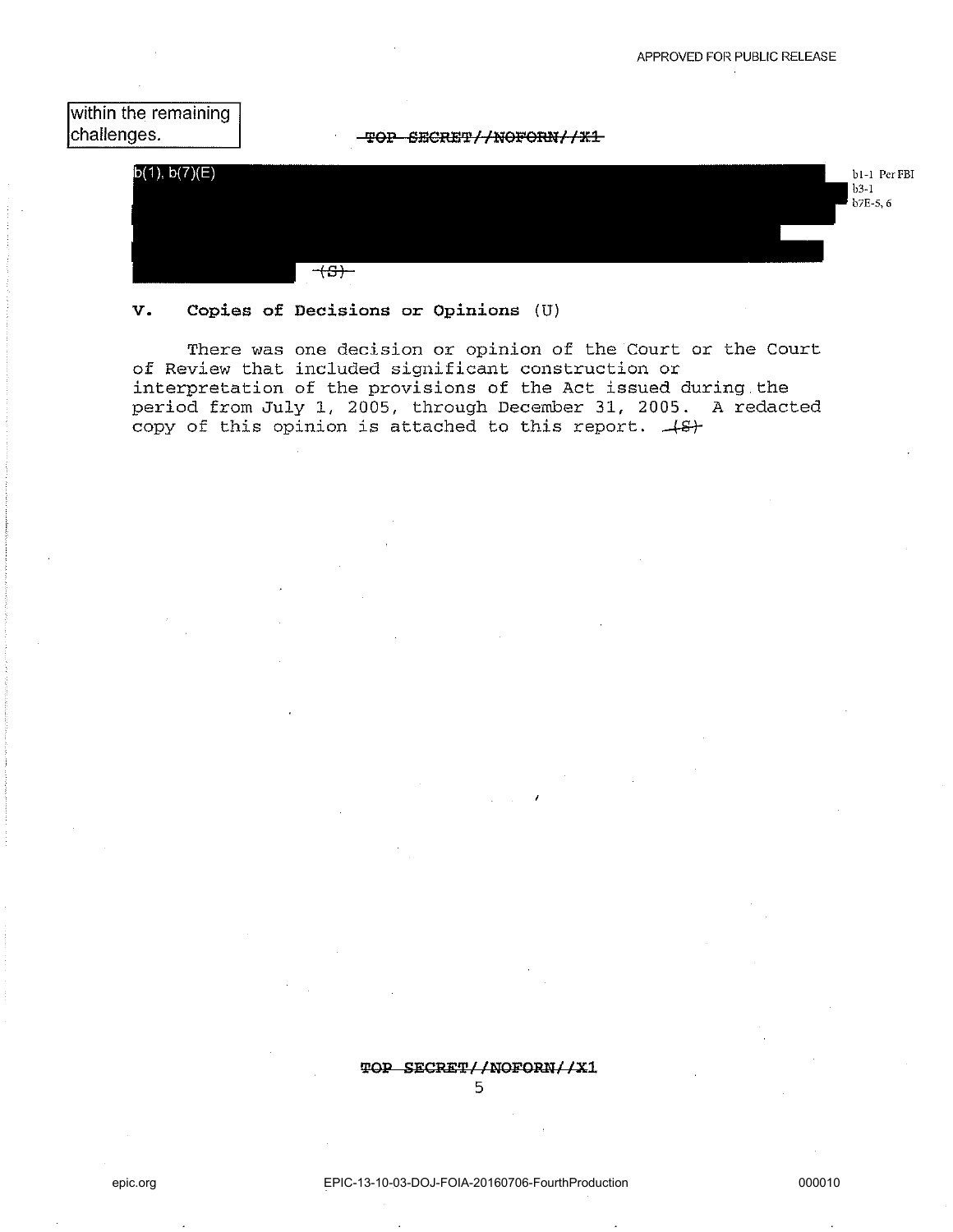

**TOP SECRET//COMlm'//NOFORN//Xl**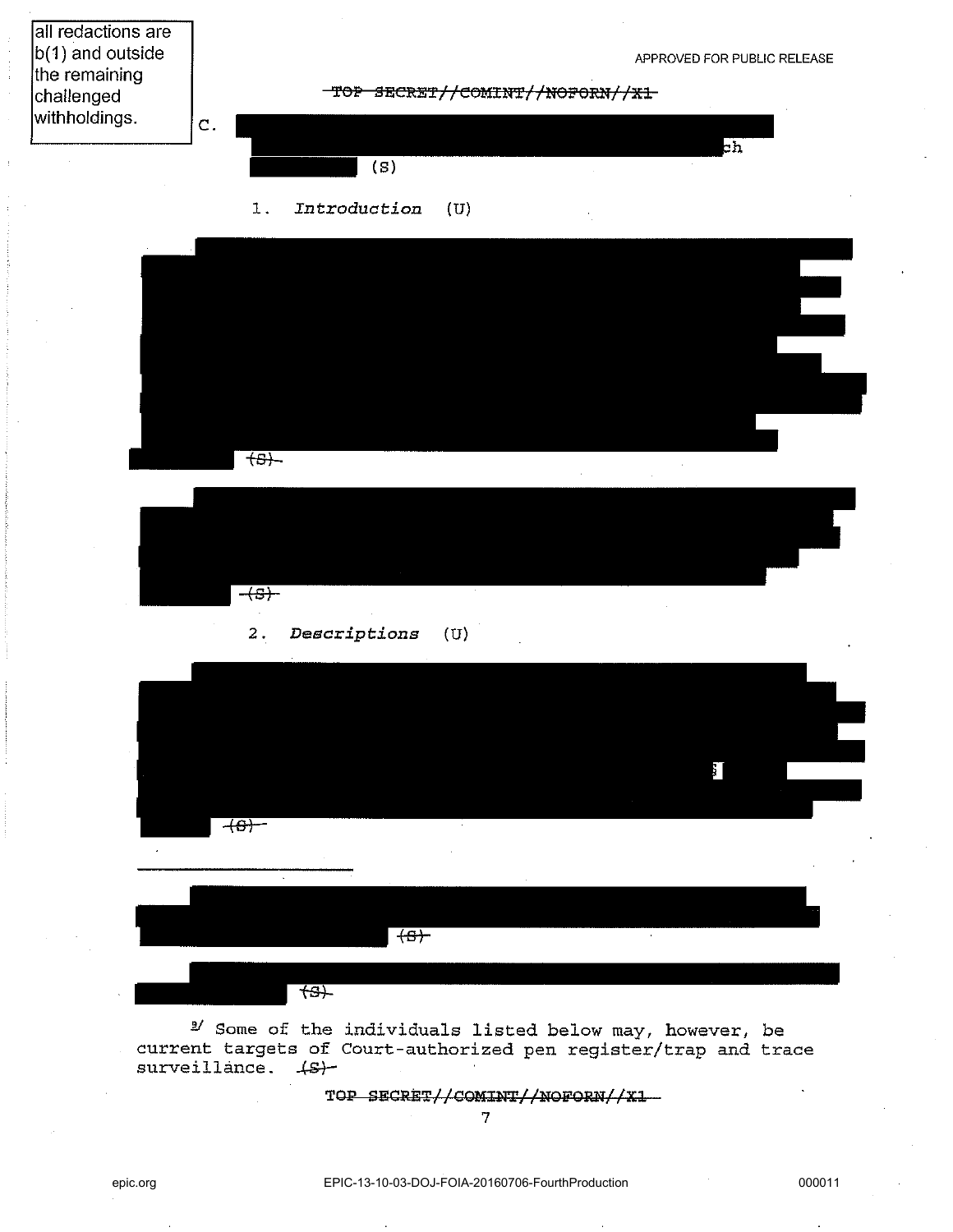# all redactions are b(1) and outside the remaining challenged withholdings

TOP SECRET//COMINT//NOFORN//X1







D. Emergency Surveillance or Physical Search (U)

During this reporting period, the Attorney General (or Deputy Attorney General or Acting Attorney General) authorized emergency electronic surveillance and/or physical search pursuant to 50 U.S.C. §§ 1805(f), 1824(e), or 1843(a)-(b**b(4),b(7)(E)** These emergency authorizations resulted in  $\mathbf{b}(1)$ ,  $\mathbf{b}(1)$ ,  $\mathbf{b}(1)$ ,  $\mathbf{b}(2)$ 

zero applications for pen register/trap and trace surveillance.<sup>13</sup> Applications or other appropriate

 $b(1), b(7)(E)$ **'r01i'** SECRET//COIUN'I'//NOFOaN//Xl 35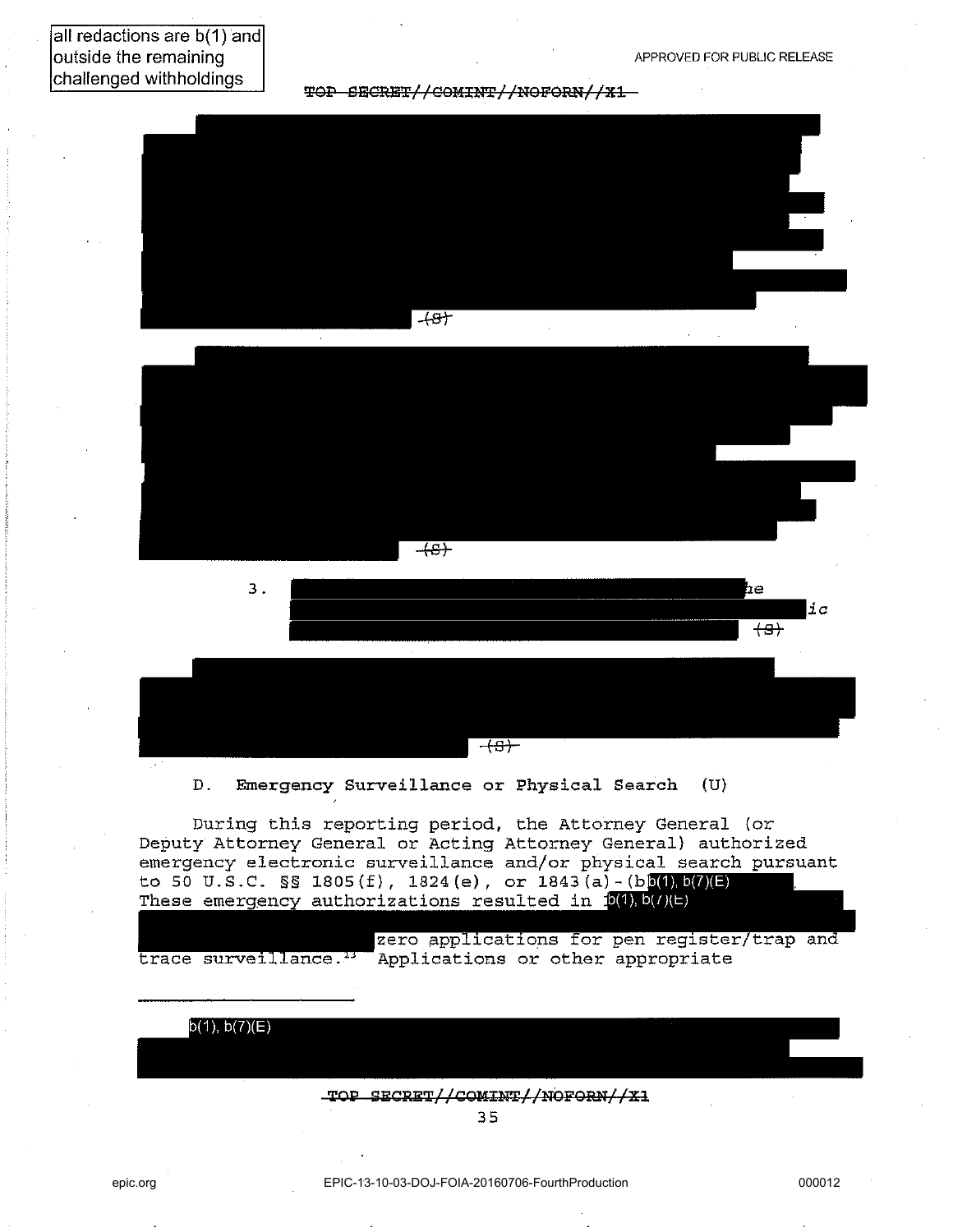TOP SECRET//COMINT//NOFORN//X1



As noted above, on March 9, 2006, 50 U.S.C. §§ 1861 and 1842 were amended. See USA PATRIOT Improvement and Reauthorization Act of 2005, Pub. L. No. 109-177 (March 9, 2006). As part of the revisions, 50 U.S.C. § 1842 (the FISA Pen Register provision) was amended to include telephone subscriber information in the information that must be disclosed by the wire or electronic communication service upon request of the Department through a . pen register or trap and trace device. Because of this amendment to the statute, the Department anticipates that the number of requests for production of tangible things pursuant to Section<br>215 will decrease in future reporting periods. (<del>S</del>) 215 will decrease in future reporting periods. ~

D. Scope of FISC's Jurisdiction (U)

In· connection with combined applications for authority to install and use pen registers and trap and trace devices and obtain business records under FISA, OIPR has sought, and the FISC has granted,  $b(1)$ ,  $b(7)(E)$ 

<del>-(s) -</del>

TOP SECRET//COMINT//NOFORN//X1

50

b1-1 Per FBI  $3.1$ **b7E-5**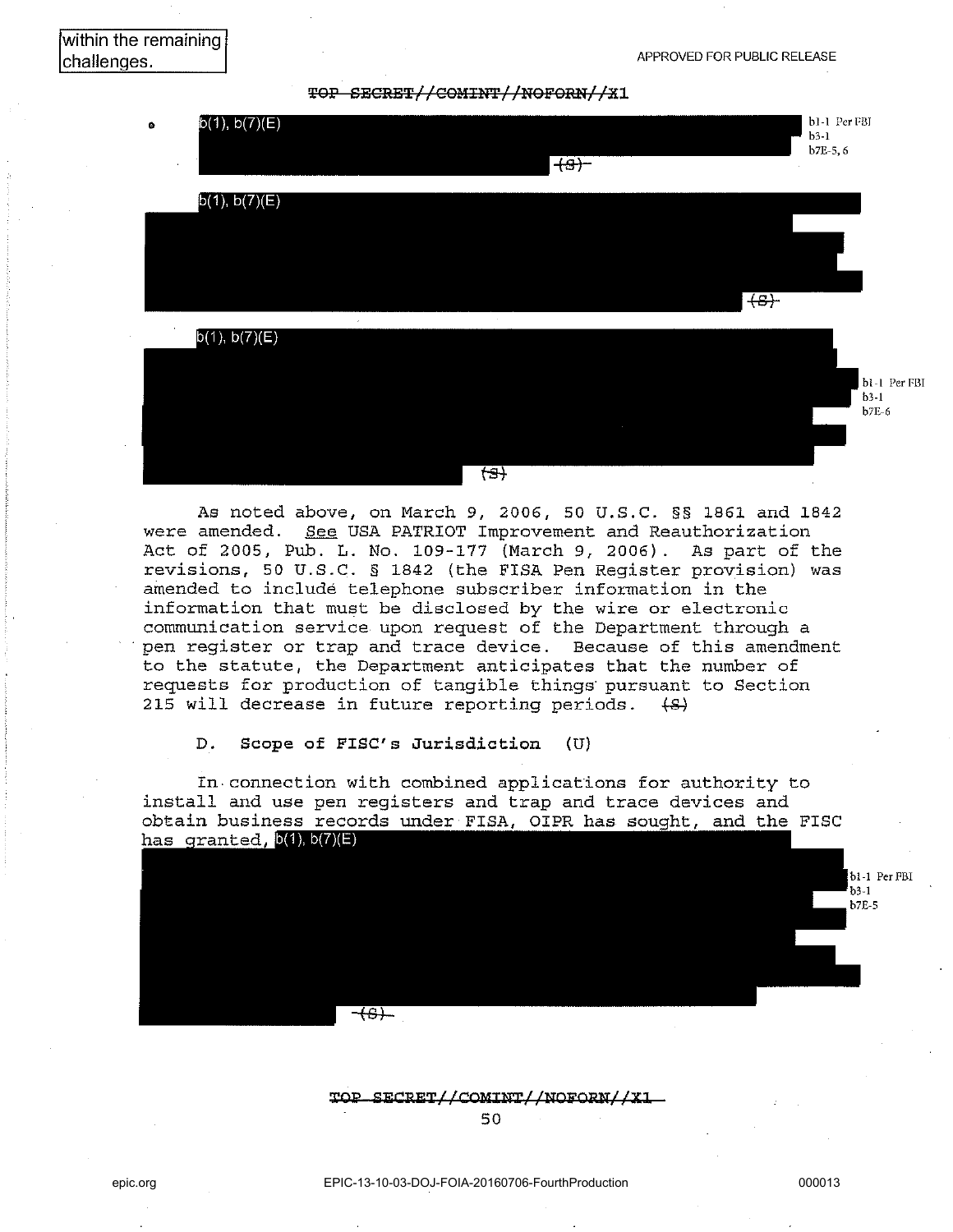TOP SECRET//COMINT//NOFORN//X1





In light of amendments to the FISA pen register provision after the government filed its brief described above, the Department is in the process of drafting a new memorandum of law

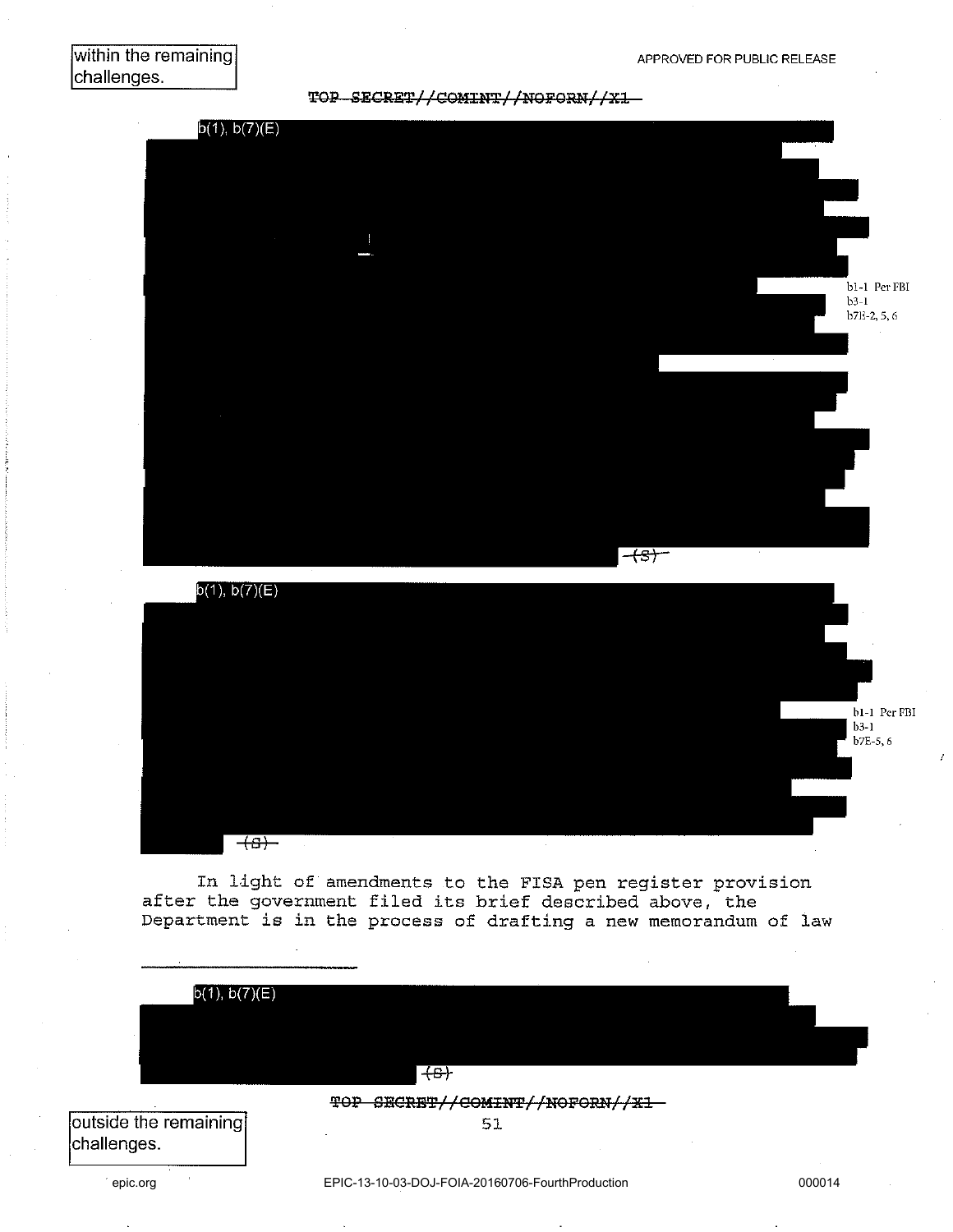### TOP SECRET//COMINT//NOFORN//X1

that the recent amendments to the FISA pen register provision make clear that the government may obtain this information pursuant to 1) the FISA pen register authority irrespective of the FISA business records provision, or 2) pursuant to the FISA business records provision for the reasons set forth in the Department's February 10, 2006, memorandum.  $\{S\}$ 

 $\overline{\text{within the}}$ remaining challenges.

E. Post-Cut-Through Digits Brief (U)

During this reporting period, one of the judges on the FISC requested a memorandum of law to advise the FISC regarding the government's collection of post-cut-through digits through telephone pen register surveillance under FISA. "Post-cutthrough digits" is a term of art that refers to digits dialed from a targeted telephone number after the initial call set-up is completed or "cut-through." Some post-cut-through digits are simply telephone numbers that constitute call processing information, such as when a party dials a toll-free number to connect to a service provider (e.g., 1-800-CALL-ATT), then, after the initial call is connected to the service provider, enters an account number and another phone number in order to be connected to a party. Other post-cut-through digits may not include call processing information but instead may constitute exclusively call content, such as when a caller phones and is connected to an automated system, such as a pharmacy, and enters information like a prescription number, or selects options from a menu using the telephone dial pad.  $(9)$   $(U)$ 

In the memorandum of law, filed in May 2006, the government provided the factual and legal bases for its authority to collect and use call processing-type post-cut-through digits under FISA. The government also advised the FISC that in future telephone pen register applications, the government may, in some cases, specifically seek authority for secondary orders requiring a service provider to provide all dialing, routing, addressing or signaling information transmitted by a target telephone, which, in light of technological constraints, may include content and non-content digits alike. In addition, the United States advised' that future requests for pen register authority will include the restriction that the government will make no affirmative investigative use of any captured post-cut-through digits that constitute the contents of a communication, except in a rare case in order to prevent an immediate danger of death, serious physical injury, or harm to the national security.  $(3)$  (U)

### TOP SECRET//COMTNT//NOFORN//X1